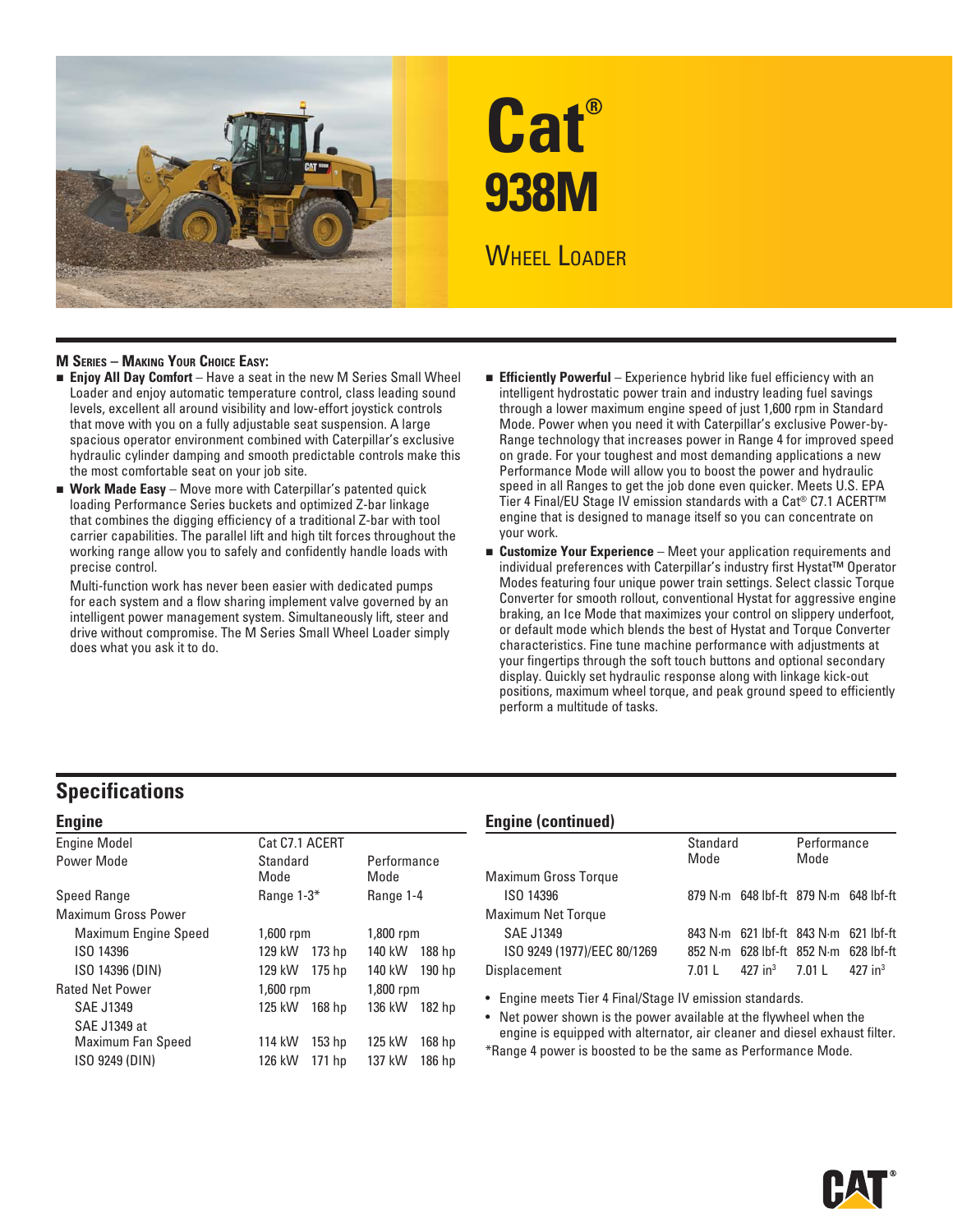## **938M Wheel Loader**

| <b>Buckets</b>                                                                         |                            |                             |  |
|----------------------------------------------------------------------------------------|----------------------------|-----------------------------|--|
| <b>Bucket Capacities - General Purpose</b>                                             | $2.5 - 3.2$ m <sup>3</sup> | $3.2 - 4.2$ yd <sup>3</sup> |  |
| <b>Bucket Capacities - Light Material</b>                                              | $3.1 - 5.0$ m <sup>3</sup> | 4.0-6.5 $yd^3$              |  |
| <b>Steering</b>                                                                        |                            |                             |  |
| Steering Articulation Angle (each direction)                                           | $40^{\circ}$               |                             |  |
| Maximum Flow - Steering Pump                                                           | 130 L/min                  | 34 gal/min                  |  |
| Maximum Working Pressure -<br><b>Steering Pump</b>                                     | 24 130 kPa                 | 3,500 psi                   |  |
| <b>Maximum Steering Torque:</b>                                                        |                            |                             |  |
| 0 degrees (straight machine)                                                           | 57 630 N·m                 | 42,506 lbf-ft               |  |
| 40 degrees (full turn)                                                                 | 42 570 N·m                 | 31,398 lbf-ft               |  |
| Steering Cycle Times (full left to full right):                                        |                            |                             |  |
| At 1,800 rpm: 90 rpm                                                                   |                            |                             |  |
| steering wheel speed                                                                   | 2.3 seconds                |                             |  |
| Number of Steering Wheel Turns - full left<br>to full right or full right to full left | 3.3 turns                  |                             |  |
| <b>Loader Hydraulic System</b>                                                         |                            |                             |  |
| Maximum Flow - Implement Pump                                                          | 190 L/min                  | 50 gal/min                  |  |
| 3rd Function Maximum Flow*                                                             | 190 L/min                  | 50 gal/min                  |  |
| 4th Function Maximum Flow*                                                             | 160 L/min                  | 42 gal/min                  |  |
| Maximum Working Pressure -                                                             |                            |                             |  |
| <b>Implement Pump</b>                                                                  | 28 000 kPa                 | 4,061 psi                   |  |
| Relief Pressure - Tilt Cylinder                                                        | 30 000 kPa                 | 4,351 psi                   |  |
| 3rd Function Maximum Working Pressure 28 000 kPa                                       |                            | 4,061 psi                   |  |
| 4th Function Maximum Working Pressure                                                  | 28 000 kPa                 | 4,061 psi                   |  |
| <b>Hydraulic Cycle Times:</b>                                                          | Standard<br>Mode           | Performance<br>Mode         |  |
|                                                                                        | At 1,600 rpm               | At 1,800 rpm                |  |
| Raise (ground level to maximum lift)                                                   | 6.2 seconds                | 5.5 seconds                 |  |
| Dump (at maximum lift height)                                                          | 1.7 seconds                | 1.5 seconds                 |  |
| Float Down (maximum lift to ground level)                                              | 2.7 seconds                | 2.7 seconds                 |  |
| <b>Total Cycle Time</b>                                                                | 10.6 seconds               | 9.7 seconds                 |  |

\*Adjustable from 20% to 100% of maximum flow through the secondary display, when equipped.

## **Service Refill Capacities**

| <b>Fuel Tank</b>                  | 195 L           | $51.5$ gal |
|-----------------------------------|-----------------|------------|
| <b>Cooling System</b>             | 32 L            | $7.9$ gal  |
| <b>Engine Crankcase</b>           | 20 <sub>L</sub> | $5.3$ gal  |
| Transmission (gearbox)            | 11 <sub>L</sub> | $2.9$ gal  |
| Axles:                            |                 |            |
| Front                             | 35L             | $9.2$ gal  |
| Rear                              | 35 L            | $9.2$ gal  |
| Hydraulic System (including tank) | 170L            | 44.9 gal   |
| <b>Hydraulic Tank</b>             | 90 L            | 23.8 gal   |
| Diesel Exhaust Fluid (DEF) Tank   | 19 L            | 5 gal      |
|                                   |                 |            |

 • DEF used in Cat SCR systems must meet the requirements outlined in the International Organization for Standardization (ISO) standard 22241-1.

#### **Transmission**

| Forward and Reverse: |                   |             |
|----------------------|-------------------|-------------|
| Range $1^*$          | $1-13$ km/h       | $0.6-8$ mph |
| Range 2              | $13 \text{ km/h}$ | 8 mph       |
| Range 3              | $27$ km/h         | 17 mph      |
| Range 4              | $40 \text{ km/h}$ | 25 mph      |
|                      |                   |             |

\*Creeper control allows maximum speed range adjustability from 1 km/h (0.6 mph) to 13 km/h (8 mph) in Range 1 through the secondary display, when equipped. Factory default is 7 km/h (4.4 mph).

## **Tires**

| <b>Standard Size</b>   | 20.5 R25, radial (L-3) |                         |
|------------------------|------------------------|-------------------------|
| Other Choices Include: | 20.5 R25, radial (L-2) | 23.5 R25, radial (L-3)  |
|                        | 20.5 R25, radial (L-5) | 650/65 R25 radial (L-3) |
|                        | 20.5-25 12PR (L-2)     | Skidder/Agriculture     |
|                        | 20.5-25 12PR (L-3)     | Flexports Gen II        |
|                        | 20.5-25 16PR (L-5)     |                         |

- Other tire choices are available. Contact your Cat dealer for details.
- In certain applications, the loader's productive capabilities may exceed the tire's tonnes-km/h (ton-mph) capabilities.
- Caterpillar recommends that you consult a tire supplier to evaluate all conditions before selecting a tire model.

## **Cab**

| ROPS  | SAE J1040 MAY94, ISO 3471-1994                            |  |
|-------|-----------------------------------------------------------|--|
| FOPS. | SAE J/ISO 3449 APR98, Level II,<br>ISO 3449 1992 Level II |  |
|       |                                                           |  |

- Cab and Rollover Protective Structures (ROPS) are standard in North America and Europe.
- The declared dynamic operator sound pressure levels per ISO 6396:2008\*, when properly installed and maintained, are:  $-$  Standard cab: 68  $\pm$ 3 dB(A)
	- $-$  Deluxe cab: 66  $\pm$ 2 dB(A)
- \*The measurements were conducted with the cab doors and windows closed and at 70% of the maximum engine cooling fan speed. The sound level may vary at different engine cooling fan speeds.

#### **Axles**

| Front | Fixed                                |
|-------|--------------------------------------|
|       | Locking differential (standard)      |
| Rear  | Oscillating $\pm$ 11 degrees         |
|       | Open differential (standard)         |
|       | Limited slip differential (optional) |
|       |                                      |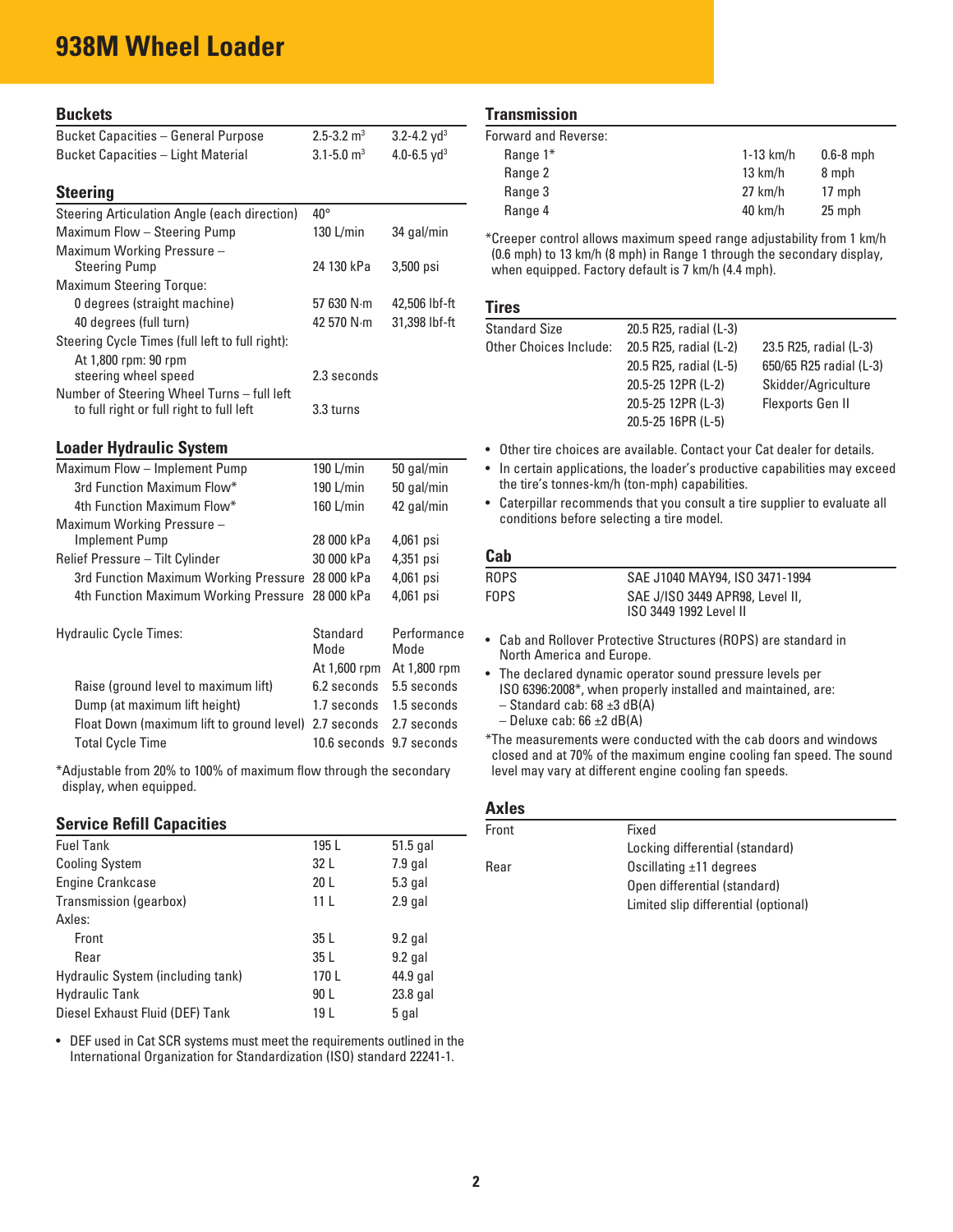**Dimensions and Operating Specifications** (All dimensions are approximate. Dimensions vary with bucket and tire choice.)



|             |                                        |            | <b>Standard Lift</b> |            | <b>High Lift</b> |  |
|-------------|----------------------------------------|------------|----------------------|------------|------------------|--|
| **          | 1 Height: Ground to Cab                | 3340 mm    | (10'11")             | 3340 mm    | (10'11")         |  |
| $***$       | 2 Height: Ground to Beacon             | 3669 mm    | (12'0")              | 3669 mm    | (12'0'')         |  |
| **          | 3 Height: Ground Axle Center           | 685 mm     | (2'2")               | 685 mm     | (2'2")           |  |
| **          | 4 Height: Ground Clearance             | 386 mm     | (1'3'')              | 386 mm     | (1'3")           |  |
| $\ast$      | 5 Length: Overall                      | 7656 mm    | (25'1")              | 8397 mm    | (27'6'')         |  |
|             | 6 Length: Rear Axle to Bumper          | 1963 mm    | (6'5")               | 1968 mm    | (6'5")           |  |
|             | 7 Length: Hitch to Front Axle          | 1525 mm    | (5'0")               | 1525 mm    | (5'0")           |  |
|             | 8 Length: Wheel Base                   | 3050 mm    | (10'0")              | 3050 mm    | (10'0")          |  |
| $\ast$<br>9 | Clearance: Bucket at 45 degrees        | 2834 mm    | (9'3")               | 3415 mm    | (11'2")          |  |
|             | ** 10 Clearance: Loadover Height       | 3354 mm    | (11'0")              | 3561 mm    | (11'8")          |  |
|             | ** 11 Clearance: Level Bucket          | 3641 mm    | (11'11")             | 4222 mm    | (13'10")         |  |
|             | ** 12 Height: Bucket Pin               | 3969 mm    | (13'0")              | 4550 mm    | (14'11")         |  |
|             | $**$ 13 Height: Overall                | 5273 mm    | (17'3")              | 5853 mm    | (19'2")          |  |
|             | * 14 Reach: Bucket at 45 degrees       | 1146 mm    | (3'9")               | 1413 mm    | (4'7")           |  |
|             | 15 Carry Height: Bucket Pin            | $467$ mm   | (1'6'')              | 686 mm     | (2'2")           |  |
|             | $** 16$ Dig Depth                      | 101 mm     | (3.9")               | 135 mm     | (5.3")           |  |
|             | 17 Width: Bucket                       | 2750 mm    | (9'0")               | 2750 mm    | (9'0")           |  |
|             | <b>18</b> Width: Tread Center          | 2065 mm    | (6'9'')              | 2065 mm    | (6'9'')          |  |
|             | 19 Turning Radius: Over Bucket         | 6133 mm    | (20'1")              | 6490 mm    | (21'3'')         |  |
|             | 20 Width: Over Tires                   | 2675 mm    | (8'9")               | 2675 mm    | (8'9")           |  |
|             | 21 Turning Radius: Outside of Tires    | 5537 mm    | (18'1")              | 5537 mm    | (18'1")          |  |
|             | 22 Turning Radius: Inside of Tires     | 2852 mm    | (9'4")               | 2852 mm    | (9'4")           |  |
|             | 23 Rack Angle at Full Lift             | 54 degrees |                      | 53 degrees |                  |  |
|             | 24 Dump Angle at Full Lift             | 49 degrees |                      | 47 degrees |                  |  |
|             | 25 Rack Angle at Carry                 | 45 degrees |                      | 50 degrees |                  |  |
| 26          | Departure Angle                        |            | 33 degrees           |            | 33 degrees       |  |
|             | 27 Articulation Angle                  |            | 40 degrees           |            | 40 degrees       |  |
| $\ast$      | Tipping Load - Straight (ISO 14397-1)  | 11 837 kg  | 26,097 lb            | 8362 kg    | 18,435 lb        |  |
| $\ast$      | Tipping Load - Full Turn (ISO 14397-1) | 10 045 kg  | 22,146 lb            | 7021 kg    | 15,480 lb        |  |
| $\ast$      | <b>Breakout</b>                        | 13 170 kg  | 29,035 lb            | 12 663 kg  | 27,917 lb        |  |
| $\ast$      | <b>Operating Weight</b>                | 16 400 kg  | 36,156 lb            | 16 326 kg  | 35,993 lb        |  |

\*Vary with bucket.

\*\*Vary with tire.

Dimensions listed are for a machine configured with 2.5 m<sup>3</sup> (3.2 yd<sup>3</sup>) general purpose Fusion™ bucket, bolt-on cutting edge, heavy counterweights, additional guarding, 80 kg (176 lb) operator and Michelin 20.5 R25 (L-3) XHA2 tires.